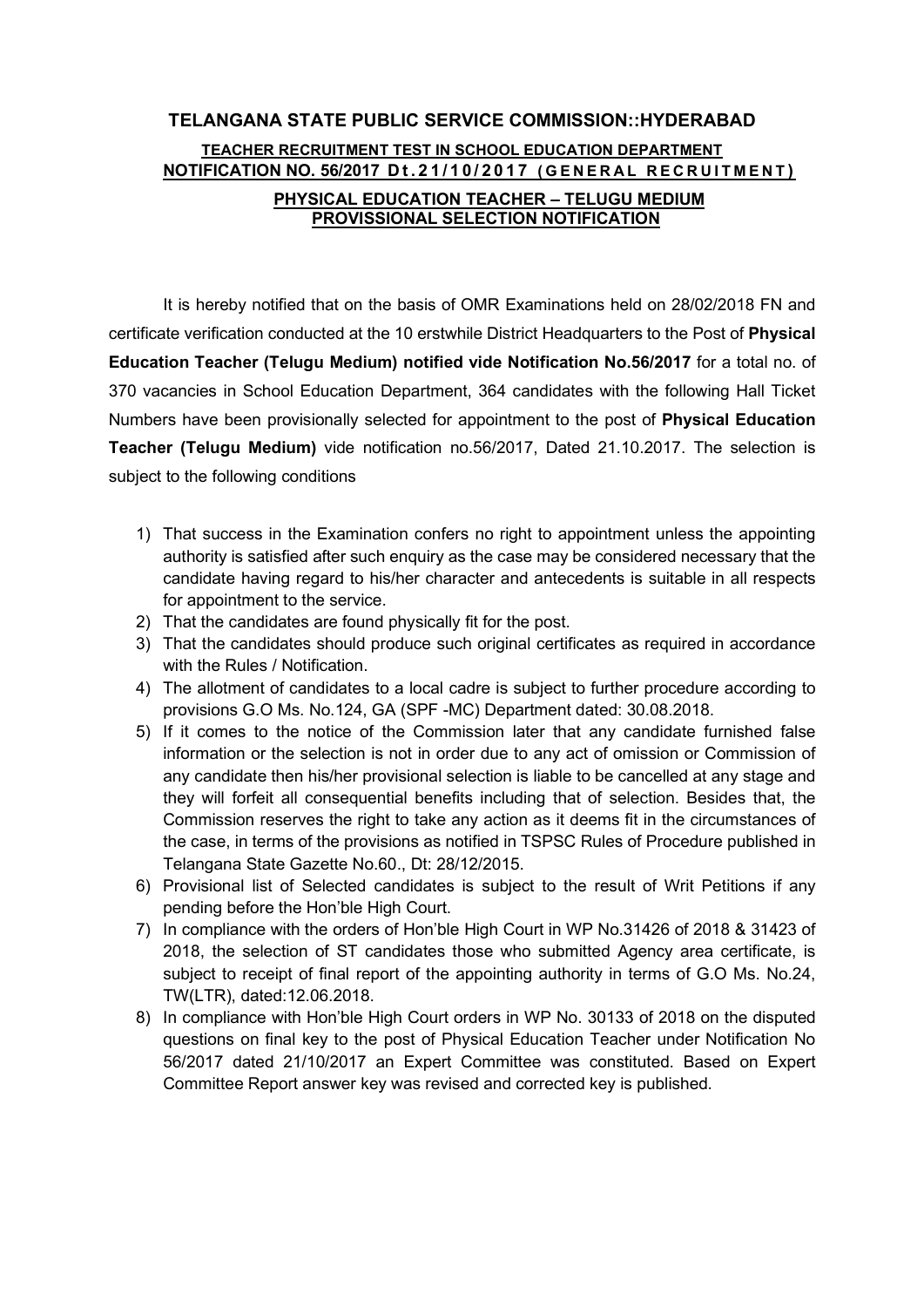# TELANGANA STATE PUBLIC SERVICE COMMISSION::HYDERABAD TEACHER RECRUITMENT TEST IN SCHOOL EDUCATION DEPARTMENT NOTIFICATION NO. 56/2017 Dt.21/10/2017 (GENERAL RECRUITMENT)

#### PHYSICAL EDUCATION TEACHER – TELUGU MEDIUM PROVISSIONAL SELECTION NOTIFICATION

| Sno              | <b>Htno</b> | Sel dist   | Sel_area     |
|------------------|-------------|------------|--------------|
| 1.               | 1756000006  | KARIMNAGAR | KRMPL        |
| $\overline{2}$ . | 1756000017  | KARIMNAGAR | KRMPG        |
| 3.               | 1756000025  | KARIMNAGAR | <b>KRMPG</b> |
| 4.               | 1756000028  | KARIMNAGAR | <b>KRMPG</b> |
| 5.               | 1756000049  | KARIMNAGAR | KRMPL        |
| 6.               | 1756000058  | KARIMNAGAR | KRMPL        |
| 7.               | 1756000076  | KARIMNAGAR | KRMPL        |
| 8.               | 1756000078  | KARIMNAGAR | KRMPG        |
| 9.               | 1756000092  | KARIMNAGAR | KRMPL        |
| 10.              | 1756000099  | KARIMNAGAR | KRMPL        |
| 11.              | 1756000135  | KARIMNAGAR | KRMPL        |
| 12.              | 1756000145  | KARIMNAGAR | KRMPL        |
| 13.              | 1756000146  | KARIMNAGAR | KRMPG        |
| 14.              | 1756000164  | KARIMNAGAR | KRMPG        |
| 15.              | 1756000190  | KARIMNAGAR | <b>KRMPG</b> |
| 16.              | 1756000196  | KARIMNAGAR | KRMPL        |
| 17.              | 1756000206  | KARIMNAGAR | KRMPL        |
| 18.              | 1756000264  | NALGONDA   | NLGPG        |
| 19.              | 1756000413  | NALGONDA   | NLGPL        |
| 20.              | 1756000488  | NALGONDA   | NLGPL        |
| 21.              | 1756000495  | NALGONDA   | NLGPL        |
| 22.              | 1756000504  | NALGONDA   | <b>NLGPL</b> |
| 23.              | 1756000537  | NALGONDA   | NLGPL        |
| 24.              | 1756000620  | NALGONDA   | NLGPG        |
| 25.              | 1756000630  | NALGONDA   | NLGPL        |
| 26.              | 1756000647  | NALGONDA   | NLGPL        |
| 27.              | 1756000657  | NALGONDA   | NLGPL        |
| 28.              | 1756000670  | NALGONDA   | NLGPG        |
| 29.              | 1756000773  | NALGONDA   | NLGPL        |
| 30.              | 1756000802  | NALGONDA   | NLGPL        |
| 31.              | 1756000811  | NIZAMABAD  | <b>NZBPG</b> |
| 32.              | 1756000839  | NALGONDA   | NLGPL        |

### HALLTICKET NUMBERS

| 33. | 1756000924 | NALGONDA   | <b>NLGPL</b> |
|-----|------------|------------|--------------|
| 34. | 1756001002 | NALGONDA   | NLGPG        |
| 35. | 1756001003 | NALGONDA   | NLGPL        |
| 36. | 1756001014 | NALGONDA   | NLGPL        |
| 37. | 1756001067 | NALGONDA   | NLGPL        |
| 38. | 1756001077 | NALGONDA   | NLGPL        |
| 39. | 1756001250 | NALGONDA   | NLGPL        |
| 40. | 1756001276 | NALGONDA   | NLGPL        |
| 41. | 1756001292 | KARIMNAGAR | KRMPG        |
| 42. | 1756001316 | NALGONDA   | NLGPL        |
| 43. | 1756001351 | KARIMNAGAR | KRMPL        |
| 44. | 1756001372 | KARIMNAGAR | KRMPL        |
| 45. | 1756001386 | KARIMNAGAR | KRMPG        |
| 46. | 1756001402 | KARIMNAGAR | KRMPL        |
| 47. | 1756001440 | KARIMNAGAR | KRMPL        |
| 48. | 1756001459 | KARIMNAGAR | KRMPL        |
| 49. | 1756001487 | KARIMNAGAR | KRMPL        |
| 50. | 1756001500 | KARIMNAGAR | KRMPL        |
| 51. | 1756001528 | KARIMNAGAR | KRMPL        |
| 52. | 1756001550 | KARIMNAGAR | <b>KRMPL</b> |
| 53. | 1756001552 | KARIMNAGAR | KRMPL        |
| 54. | 1756001564 | KARIMNAGAR | KRMPL        |
| 55. | 1756001579 | KARIMNAGAR | KRMPL        |
| 56. | 1756001599 | KARIMNAGAR | KRMPL        |
| 57. | 1756001603 | KARIMNAGAR | KRMPL        |
| 58. | 1756001630 | KARIMNAGAR | KRMPL        |
| 59. | 1756001635 | KARIMNAGAR | KRMPL        |
| 60. | 1756001649 | KARIMNAGAR | KRMPL        |
| 61. | 1756001655 | KARIMNAGAR | KRMPL        |
| 62. | 1756001656 | KARIMNAGAR | KRMPL        |
| 63. | 1756001663 | KARIMNAGAR | KRMPL        |
| 64. | 1756001744 | KARIMNAGAR | KRMPL        |
| 65. | 1756001754 | KARIMNAGAR | KRMPL        |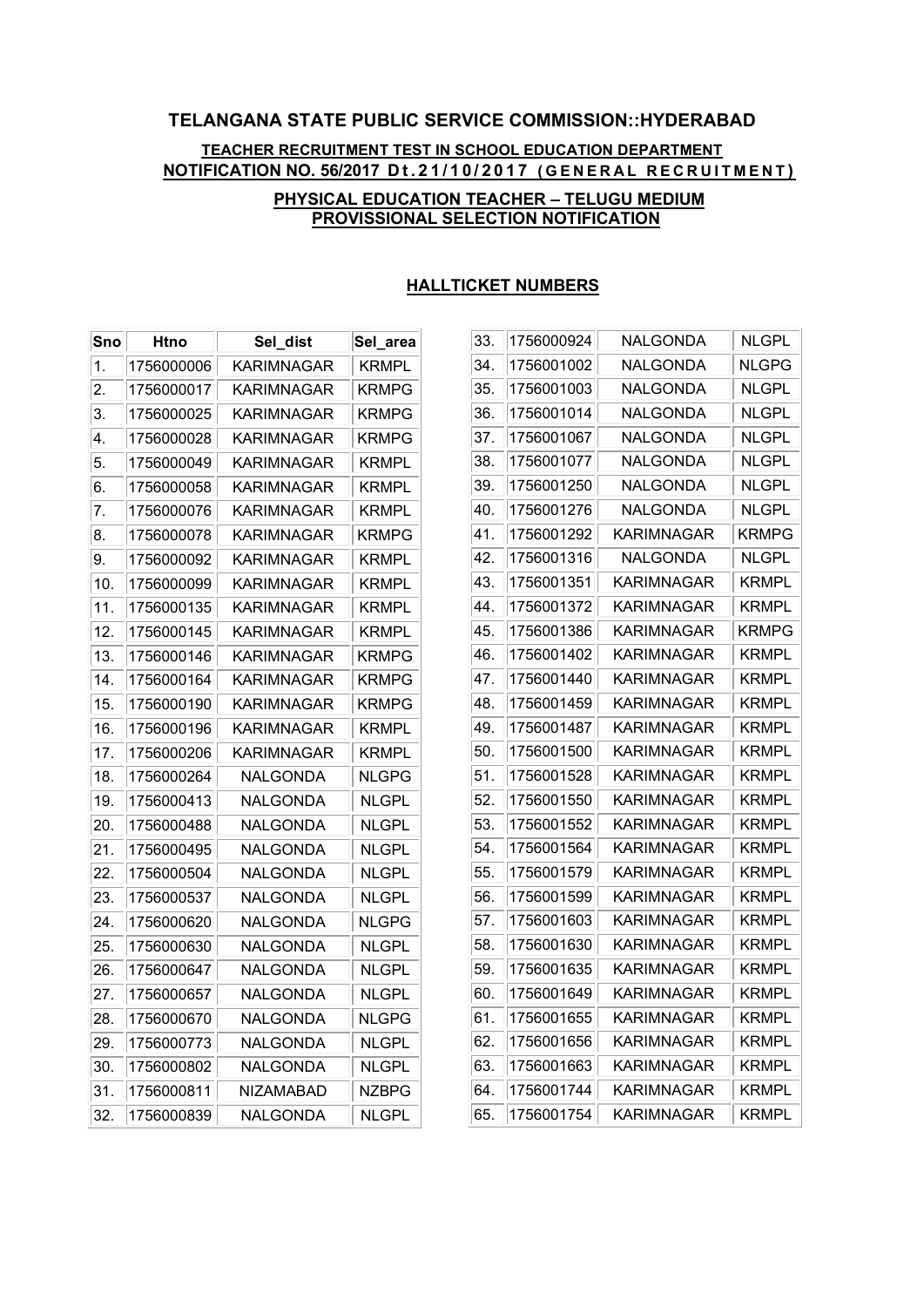### TEACHER RECRUITMENT TEST IN SCHOOL EDUCATION DEPARTMENT NOTIFICATION NO. 56/2017 Dt.21/10/2017 (GENERAL RECRUITMENT)

| 67.<br>1756001774<br>KARIMNAGAR<br><b>KRMPG</b><br>WGLPL<br>68.<br>1756001803<br>WARANGAL<br>69.<br>1756001836<br><b>KRMPL</b><br>KARIMNAGAR<br>70.<br>1756001849<br><b>KRMPL</b><br>KARIMNAGAR<br>71.<br><b>KRMPL</b><br>1756001870<br>KARIMNAGAR<br><b>KRMPL</b><br>72.<br>1756001940<br>KARIMNAGAR<br>73.<br>1756001968<br>KARIMNAGAR<br>KRMPL<br>74.<br>1756001973<br><b>KRMPL</b><br>KARIMNAGAR<br>75.<br>1756001978<br>KARIMNAGAR<br>KRMPL<br>76.<br>1756001984<br>KARIMNAGAR<br><b>KRMPL</b><br>77.<br>1756002003<br>KARIMNAGAR<br><b>KRMPL</b><br><b>KRMPL</b><br>78.<br>1756002032<br>KARIMNAGAR<br>79.<br>1756002033<br>KARIMNAGAR<br><b>KRMPL</b><br>1756002035<br>KARIMNAGAR<br>KRMPL<br>80.<br><b>KRMPG</b><br>81.<br>1756002036<br>KARIMNAGAR<br>82.<br>1756002043<br>KARIMNAGAR<br><b>KRMPL</b><br>83.<br>1756002071<br>KARIMNAGAR<br>KRMPL<br>84.<br>1756002083<br><b>KRMPL</b><br>KARIMNAGAR<br>85.<br>1756002106<br>KARIMNAGAR<br>KRMPL<br>86.<br>1756002112<br>KARIMNAGAR<br>KRMPL<br>87.<br>1756002122<br>KARIMNAGAR<br><b>KRMPL</b><br><b>KRMPL</b><br>88.<br>1756002124<br>KARIMNAGAR<br>89.<br>1756002127<br><b>NLGPL</b><br>NALGONDA<br>1756002135<br>KARIMNAGAR<br><b>KRMPG</b><br>90.<br>1756002165<br><b>KRMPL</b><br>91.<br>KARIMNAGAR<br>92.<br>1756002206<br>KARIMNAGAR<br>KRMPL<br>93.<br>1756002207<br><b>KRMPL</b><br>KARIMNAGAR<br>94.<br>1756002208<br>KARIMNAGAR<br><b>KRMPL</b><br>95.<br>1756002209<br>KARIMNAGAR<br><b>KRMPL</b><br>1756002212<br><b>KRMPL</b><br>96.<br>KARIMNAGAR<br>1756002215<br>KARIMNAGAR<br><b>KRMPL</b><br>97.<br>1756002245<br>KARIMNAGAR<br><b>KRMPL</b><br>98.<br>99.<br>1756002259<br>MAHABUBNAGAR<br><b>MBNPG</b><br>100.<br>1756002268<br>KARIMNAGAR<br><b>KRMPL</b><br>101.<br>1756002300<br>KARIMNAGAR<br><b>KRMPL</b><br>102.<br>1756002309<br>KARIMNAGAR<br>KRMPL | 66. | 1756001764 | KARIMNAGAR | KRMPL |
|--------------------------------------------------------------------------------------------------------------------------------------------------------------------------------------------------------------------------------------------------------------------------------------------------------------------------------------------------------------------------------------------------------------------------------------------------------------------------------------------------------------------------------------------------------------------------------------------------------------------------------------------------------------------------------------------------------------------------------------------------------------------------------------------------------------------------------------------------------------------------------------------------------------------------------------------------------------------------------------------------------------------------------------------------------------------------------------------------------------------------------------------------------------------------------------------------------------------------------------------------------------------------------------------------------------------------------------------------------------------------------------------------------------------------------------------------------------------------------------------------------------------------------------------------------------------------------------------------------------------------------------------------------------------------------------------------------------------------------------------------------------------------------------------------------------------------------------------|-----|------------|------------|-------|
|                                                                                                                                                                                                                                                                                                                                                                                                                                                                                                                                                                                                                                                                                                                                                                                                                                                                                                                                                                                                                                                                                                                                                                                                                                                                                                                                                                                                                                                                                                                                                                                                                                                                                                                                                                                                                                            |     |            |            |       |
|                                                                                                                                                                                                                                                                                                                                                                                                                                                                                                                                                                                                                                                                                                                                                                                                                                                                                                                                                                                                                                                                                                                                                                                                                                                                                                                                                                                                                                                                                                                                                                                                                                                                                                                                                                                                                                            |     |            |            |       |
|                                                                                                                                                                                                                                                                                                                                                                                                                                                                                                                                                                                                                                                                                                                                                                                                                                                                                                                                                                                                                                                                                                                                                                                                                                                                                                                                                                                                                                                                                                                                                                                                                                                                                                                                                                                                                                            |     |            |            |       |
|                                                                                                                                                                                                                                                                                                                                                                                                                                                                                                                                                                                                                                                                                                                                                                                                                                                                                                                                                                                                                                                                                                                                                                                                                                                                                                                                                                                                                                                                                                                                                                                                                                                                                                                                                                                                                                            |     |            |            |       |
|                                                                                                                                                                                                                                                                                                                                                                                                                                                                                                                                                                                                                                                                                                                                                                                                                                                                                                                                                                                                                                                                                                                                                                                                                                                                                                                                                                                                                                                                                                                                                                                                                                                                                                                                                                                                                                            |     |            |            |       |
|                                                                                                                                                                                                                                                                                                                                                                                                                                                                                                                                                                                                                                                                                                                                                                                                                                                                                                                                                                                                                                                                                                                                                                                                                                                                                                                                                                                                                                                                                                                                                                                                                                                                                                                                                                                                                                            |     |            |            |       |
|                                                                                                                                                                                                                                                                                                                                                                                                                                                                                                                                                                                                                                                                                                                                                                                                                                                                                                                                                                                                                                                                                                                                                                                                                                                                                                                                                                                                                                                                                                                                                                                                                                                                                                                                                                                                                                            |     |            |            |       |
|                                                                                                                                                                                                                                                                                                                                                                                                                                                                                                                                                                                                                                                                                                                                                                                                                                                                                                                                                                                                                                                                                                                                                                                                                                                                                                                                                                                                                                                                                                                                                                                                                                                                                                                                                                                                                                            |     |            |            |       |
|                                                                                                                                                                                                                                                                                                                                                                                                                                                                                                                                                                                                                                                                                                                                                                                                                                                                                                                                                                                                                                                                                                                                                                                                                                                                                                                                                                                                                                                                                                                                                                                                                                                                                                                                                                                                                                            |     |            |            |       |
|                                                                                                                                                                                                                                                                                                                                                                                                                                                                                                                                                                                                                                                                                                                                                                                                                                                                                                                                                                                                                                                                                                                                                                                                                                                                                                                                                                                                                                                                                                                                                                                                                                                                                                                                                                                                                                            |     |            |            |       |
|                                                                                                                                                                                                                                                                                                                                                                                                                                                                                                                                                                                                                                                                                                                                                                                                                                                                                                                                                                                                                                                                                                                                                                                                                                                                                                                                                                                                                                                                                                                                                                                                                                                                                                                                                                                                                                            |     |            |            |       |
|                                                                                                                                                                                                                                                                                                                                                                                                                                                                                                                                                                                                                                                                                                                                                                                                                                                                                                                                                                                                                                                                                                                                                                                                                                                                                                                                                                                                                                                                                                                                                                                                                                                                                                                                                                                                                                            |     |            |            |       |
|                                                                                                                                                                                                                                                                                                                                                                                                                                                                                                                                                                                                                                                                                                                                                                                                                                                                                                                                                                                                                                                                                                                                                                                                                                                                                                                                                                                                                                                                                                                                                                                                                                                                                                                                                                                                                                            |     |            |            |       |
|                                                                                                                                                                                                                                                                                                                                                                                                                                                                                                                                                                                                                                                                                                                                                                                                                                                                                                                                                                                                                                                                                                                                                                                                                                                                                                                                                                                                                                                                                                                                                                                                                                                                                                                                                                                                                                            |     |            |            |       |
|                                                                                                                                                                                                                                                                                                                                                                                                                                                                                                                                                                                                                                                                                                                                                                                                                                                                                                                                                                                                                                                                                                                                                                                                                                                                                                                                                                                                                                                                                                                                                                                                                                                                                                                                                                                                                                            |     |            |            |       |
|                                                                                                                                                                                                                                                                                                                                                                                                                                                                                                                                                                                                                                                                                                                                                                                                                                                                                                                                                                                                                                                                                                                                                                                                                                                                                                                                                                                                                                                                                                                                                                                                                                                                                                                                                                                                                                            |     |            |            |       |
|                                                                                                                                                                                                                                                                                                                                                                                                                                                                                                                                                                                                                                                                                                                                                                                                                                                                                                                                                                                                                                                                                                                                                                                                                                                                                                                                                                                                                                                                                                                                                                                                                                                                                                                                                                                                                                            |     |            |            |       |
|                                                                                                                                                                                                                                                                                                                                                                                                                                                                                                                                                                                                                                                                                                                                                                                                                                                                                                                                                                                                                                                                                                                                                                                                                                                                                                                                                                                                                                                                                                                                                                                                                                                                                                                                                                                                                                            |     |            |            |       |
|                                                                                                                                                                                                                                                                                                                                                                                                                                                                                                                                                                                                                                                                                                                                                                                                                                                                                                                                                                                                                                                                                                                                                                                                                                                                                                                                                                                                                                                                                                                                                                                                                                                                                                                                                                                                                                            |     |            |            |       |
|                                                                                                                                                                                                                                                                                                                                                                                                                                                                                                                                                                                                                                                                                                                                                                                                                                                                                                                                                                                                                                                                                                                                                                                                                                                                                                                                                                                                                                                                                                                                                                                                                                                                                                                                                                                                                                            |     |            |            |       |
|                                                                                                                                                                                                                                                                                                                                                                                                                                                                                                                                                                                                                                                                                                                                                                                                                                                                                                                                                                                                                                                                                                                                                                                                                                                                                                                                                                                                                                                                                                                                                                                                                                                                                                                                                                                                                                            |     |            |            |       |
|                                                                                                                                                                                                                                                                                                                                                                                                                                                                                                                                                                                                                                                                                                                                                                                                                                                                                                                                                                                                                                                                                                                                                                                                                                                                                                                                                                                                                                                                                                                                                                                                                                                                                                                                                                                                                                            |     |            |            |       |
|                                                                                                                                                                                                                                                                                                                                                                                                                                                                                                                                                                                                                                                                                                                                                                                                                                                                                                                                                                                                                                                                                                                                                                                                                                                                                                                                                                                                                                                                                                                                                                                                                                                                                                                                                                                                                                            |     |            |            |       |
|                                                                                                                                                                                                                                                                                                                                                                                                                                                                                                                                                                                                                                                                                                                                                                                                                                                                                                                                                                                                                                                                                                                                                                                                                                                                                                                                                                                                                                                                                                                                                                                                                                                                                                                                                                                                                                            |     |            |            |       |
|                                                                                                                                                                                                                                                                                                                                                                                                                                                                                                                                                                                                                                                                                                                                                                                                                                                                                                                                                                                                                                                                                                                                                                                                                                                                                                                                                                                                                                                                                                                                                                                                                                                                                                                                                                                                                                            |     |            |            |       |
|                                                                                                                                                                                                                                                                                                                                                                                                                                                                                                                                                                                                                                                                                                                                                                                                                                                                                                                                                                                                                                                                                                                                                                                                                                                                                                                                                                                                                                                                                                                                                                                                                                                                                                                                                                                                                                            |     |            |            |       |
|                                                                                                                                                                                                                                                                                                                                                                                                                                                                                                                                                                                                                                                                                                                                                                                                                                                                                                                                                                                                                                                                                                                                                                                                                                                                                                                                                                                                                                                                                                                                                                                                                                                                                                                                                                                                                                            |     |            |            |       |
|                                                                                                                                                                                                                                                                                                                                                                                                                                                                                                                                                                                                                                                                                                                                                                                                                                                                                                                                                                                                                                                                                                                                                                                                                                                                                                                                                                                                                                                                                                                                                                                                                                                                                                                                                                                                                                            |     |            |            |       |
|                                                                                                                                                                                                                                                                                                                                                                                                                                                                                                                                                                                                                                                                                                                                                                                                                                                                                                                                                                                                                                                                                                                                                                                                                                                                                                                                                                                                                                                                                                                                                                                                                                                                                                                                                                                                                                            |     |            |            |       |
|                                                                                                                                                                                                                                                                                                                                                                                                                                                                                                                                                                                                                                                                                                                                                                                                                                                                                                                                                                                                                                                                                                                                                                                                                                                                                                                                                                                                                                                                                                                                                                                                                                                                                                                                                                                                                                            |     |            |            |       |
|                                                                                                                                                                                                                                                                                                                                                                                                                                                                                                                                                                                                                                                                                                                                                                                                                                                                                                                                                                                                                                                                                                                                                                                                                                                                                                                                                                                                                                                                                                                                                                                                                                                                                                                                                                                                                                            |     |            |            |       |
|                                                                                                                                                                                                                                                                                                                                                                                                                                                                                                                                                                                                                                                                                                                                                                                                                                                                                                                                                                                                                                                                                                                                                                                                                                                                                                                                                                                                                                                                                                                                                                                                                                                                                                                                                                                                                                            |     |            |            |       |
|                                                                                                                                                                                                                                                                                                                                                                                                                                                                                                                                                                                                                                                                                                                                                                                                                                                                                                                                                                                                                                                                                                                                                                                                                                                                                                                                                                                                                                                                                                                                                                                                                                                                                                                                                                                                                                            |     |            |            |       |
|                                                                                                                                                                                                                                                                                                                                                                                                                                                                                                                                                                                                                                                                                                                                                                                                                                                                                                                                                                                                                                                                                                                                                                                                                                                                                                                                                                                                                                                                                                                                                                                                                                                                                                                                                                                                                                            |     |            |            |       |
|                                                                                                                                                                                                                                                                                                                                                                                                                                                                                                                                                                                                                                                                                                                                                                                                                                                                                                                                                                                                                                                                                                                                                                                                                                                                                                                                                                                                                                                                                                                                                                                                                                                                                                                                                                                                                                            |     |            |            |       |
|                                                                                                                                                                                                                                                                                                                                                                                                                                                                                                                                                                                                                                                                                                                                                                                                                                                                                                                                                                                                                                                                                                                                                                                                                                                                                                                                                                                                                                                                                                                                                                                                                                                                                                                                                                                                                                            |     |            |            |       |

| 103. | 1756002443 | ADILABAD         | ADBPL        |
|------|------------|------------------|--------------|
| 104. | 1756002560 | ADILABAD         | ADBPL        |
| 105. | 1756002570 | ADILABAD         | ADBPL        |
| 106. | 1756002589 | ADILABAD         | ADBPG        |
| 107. | 1756002616 | ADILABAD         | ADBPG        |
| 108. | 1756002684 | <b>ADILABAD</b>  | ADBPL        |
| 109. | 1756002766 | ADILABAD         | <b>ADBPL</b> |
| 110. | 1756002793 | ADILABAD         | ADBPL        |
| 111. | 1756002847 | KARIMNAGAR       | <b>KRMPL</b> |
| 112. | 1756002851 | KARIMNAGAR       | <b>KRMPL</b> |
| 113. | 1756002862 | KARIMNAGAR       | <b>KRMPL</b> |
| 114. | 1756002958 | KARIMNAGAR       | <b>KRMPL</b> |
| 115. | 1756002976 | KARIMNAGAR       | <b>KRMPL</b> |
| 116. | 1756002984 | KARIMNAGAR       | KRMPL        |
| 117. | 1756002986 | KARIMNAGAR       | <b>KRMPL</b> |
| 118. | 1756002987 | KARIMNAGAR       | <b>KRMPL</b> |
| 119. | 1756002991 | KARIMNAGAR       | <b>KRMPL</b> |
| 120. | 1756003085 | KARIMNAGAR       | <b>KRMPL</b> |
| 121. | 1756003090 | KARIMNAGAR       | <b>KRMPL</b> |
| 122. | 1756003149 | RANGAREDDY       | <b>RRDPL</b> |
| 123. | 1756003153 | <b>ADILABAD</b>  | ADBPG        |
| 124. | 1756003183 | NIZAMABAD        | <b>NZBPG</b> |
| 125. | 1756003184 | NIZAMABAD        | NZBPL        |
| 126. | 1756003216 | <b>NIZAMABAD</b> | <b>NZBPL</b> |
| 127. | 1756003229 | NIZAMABAD        | <b>NZBPG</b> |
| 128. | 1756003231 | <b>NIZAMABAD</b> | <b>NZBPL</b> |
| 129. | 1756003306 | ADILABAD         | <b>ADBPL</b> |
| 130. | 1756003316 | <b>ADILABAD</b>  | ADBPL        |
| 131. | 1756003342 | ADILABAD         | ADBPL        |
| 132. | 1756003565 | ADILABAD         | ADBPG        |
| 133. | 1756003707 | <b>NIZAMABAD</b> | <b>NZBPL</b> |
| 134. | 1756003730 | <b>NIZAMABAD</b> | <b>NZBPL</b> |
| 135. | 1756003731 | <b>NIZAMABAD</b> | <b>NZBPG</b> |
| 136. | 1756003788 | <b>NIZAMABAD</b> | <b>NZBPL</b> |
| 137. | 1756003798 | <b>NIZAMABAD</b> | <b>NZBPL</b> |
| 138. | 1756003869 | ADILABAD         | <b>ADBPL</b> |
| 139. | 1756004008 | <b>ADILABAD</b>  | ADBPG        |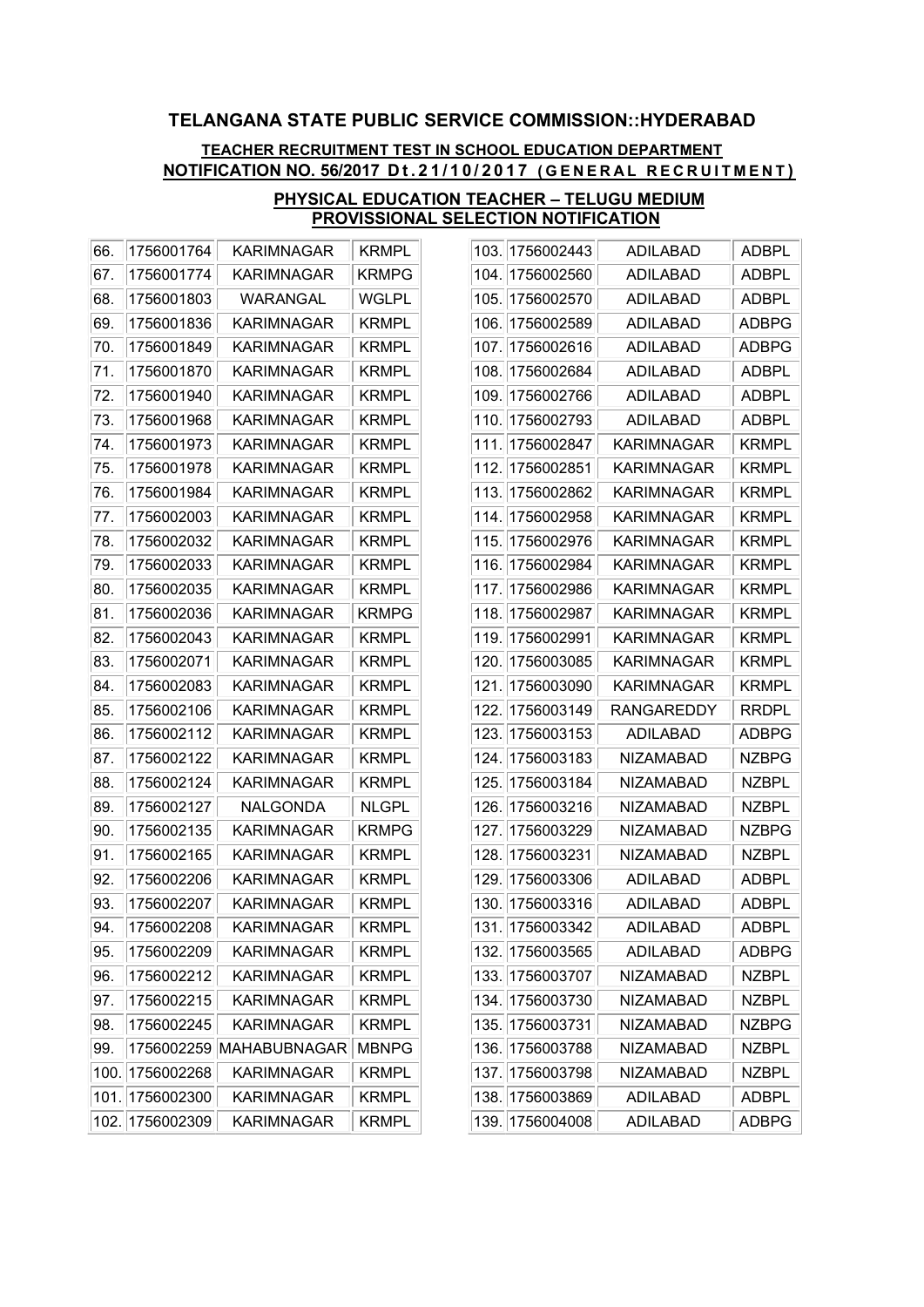### TEACHER RECRUITMENT TEST IN SCHOOL EDUCATION DEPARTMENT NOTIFICATION NO. 56/2017 Dt.21/10/2017 (GENERAL RECRUITMENT)

| 140. | 1756004071 | <b>ADILABAD</b>   | ADBPL        |
|------|------------|-------------------|--------------|
| 141. | 1756004105 | ADILABAD          | ADBPG        |
| 142. | 1756004178 | NIZAMABAD         | <b>NZBPL</b> |
| 143. | 1756004219 | NIZAMABAD         | <b>NZBPL</b> |
| 144. | 1756004224 | NIZAMABAD         | <b>NZBPL</b> |
| 145. | 1756004294 | NIZAMABAD         | <b>NZBPL</b> |
| 146. | 1756004305 | <b>NIZAMABAD</b>  | <b>NZBPL</b> |
| 147. | 1756004361 | NIZAMABAD         | NZBPL        |
| 148. | 1756004388 | <b>NIZAMABAD</b>  | <b>NZBPG</b> |
| 149. | 1756004390 | MAHABUBNAGAR      | <b>MBNPL</b> |
| 150. | 1756004422 | NIZAMABAD         | <b>NZBPL</b> |
| 151. | 1756004448 | NIZAMABAD         | <b>NZBPL</b> |
| 152. | 1756004585 | <b>NIZAMABAD</b>  | <b>NZBPL</b> |
| 153. | 1756004639 | <b>NIZAMABAD</b>  | <b>NZBPL</b> |
| 154. | 1756004646 | NIZAMABAD         | <b>NZBPL</b> |
| 155. | 1756004680 | NIZAMABAD         | NZBPL        |
| 156. | 1756004751 | <b>NIZAMABAD</b>  | <b>NZBPL</b> |
| 157. | 1756004788 | NIZAMABAD         | NZBPL        |
| 158. | 1756004839 | NIZAMABAD         | <b>NZBPL</b> |
| 159. | 1756004905 | <b>MEDAK</b>      | <b>MDKPL</b> |
| 160. | 1756004908 | NIZAMABAD         | <b>NZBPL</b> |
| 161. | 1756004958 | NIZAMABAD         | <b>NZBPL</b> |
| 162. | 1756005057 | NIZAMABAD         | <b>NZBPG</b> |
| 163. | 1756005140 | NIZAMABAD         | <b>NZBPL</b> |
| 164. | 1756005170 | RANGAREDDY        | <b>RRDPL</b> |
| 165. | 1756005173 | <b>RANGAREDDY</b> | <b>RRDPL</b> |
| 166. | 1756005252 | RANGAREDDY        | <b>RRDPL</b> |
| 167. | 1756005312 | HYDERABAD         | HYDPG        |
| 168. | 1756005363 | RANGAREDDY        | <b>RRDPL</b> |
| 169. | 1756005477 | <b>RANGAREDDY</b> | <b>RRDPG</b> |
| 170. | 1756005545 | <b>RANGAREDDY</b> | <b>RRDPL</b> |
| 171. | 1756005586 | <b>RANGAREDDY</b> | <b>RRDPL</b> |
| 172. | 1756005589 | <b>RANGAREDDY</b> | <b>RRDPL</b> |
| 173. | 1756005663 | <b>RANGAREDDY</b> | <b>RRDPL</b> |
| 174. | 1756005789 | <b>RANGAREDDY</b> | <b>RRDPL</b> |
| 175. | 1756005908 | <b>RANGAREDDY</b> | <b>RRDPL</b> |
| 176. | 1756005985 | <b>RANGAREDDY</b> | <b>RRDPL</b> |

| 177. | 1756006157 | <b>MAHABUBNAGAR</b> | <b>MBNPL</b> |
|------|------------|---------------------|--------------|
| 178. | 1756006274 | <b>HYDERABAD</b>    | <b>HYDPG</b> |
| 179. | 1756006383 | <b>MEDAK</b>        | <b>MDKPL</b> |
| 180. | 1756006431 | <b>NIZAMABAD</b>    | <b>NZBPL</b> |
| 181. | 1756006599 | <b>MEDAK</b>        | <b>MDKPL</b> |
| 182. | 1756006610 | <b>MEDAK</b>        | <b>MDKPL</b> |
| 183. | 1756006648 | <b>MEDAK</b>        | <b>MDKPL</b> |
| 184. | 1756006653 | <b>MEDAK</b>        | <b>MDKPL</b> |
| 185. | 1756006665 | <b>MEDAK</b>        | <b>MDKPL</b> |
| 186. | 1756006686 | NIZAMABAD           | <b>NZBPL</b> |
| 187. | 1756006702 | <b>MEDAK</b>        | <b>MDKPG</b> |
| 188. | 1756006751 | <b>MEDAK</b>        | <b>MDKPL</b> |
| 189. | 1756006789 | <b>MEDAK</b>        | <b>MDKPL</b> |
| 190. | 1756006913 | KARIMNAGAR          | <b>KRMPL</b> |
| 191. | 1756006914 | <b>MEDAK</b>        | <b>MDKPL</b> |
| 192. | 1756006975 | <b>MEDAK</b>        | <b>MDKPL</b> |
| 193. | 1756007169 | <b>MEDAK</b>        | <b>MDKPL</b> |
| 194. | 1756007284 | <b>MEDAK</b>        | <b>MDKPL</b> |
| 195. | 1756007317 | <b>MEDAK</b>        | <b>MDKPL</b> |
| 196. | 1756007366 | MAHABUBNAGAR        | <b>MBNPL</b> |
| 197. | 1756007372 | <b>MAHABUBNAGAR</b> | <b>MBNPL</b> |
| 198. | 1756007420 | <b>MAHABUBNAGAR</b> | <b>MBNPL</b> |
| 199. | 1756007436 | <b>MEDAK</b>        | <b>MDKPG</b> |
| 200. | 1756007504 | MEDAK               | <b>MDKPL</b> |
| 201. | 1756007523 | <b>MEDAK</b>        | <b>MDKPL</b> |
| 202. | 1756007524 | <b>KARIMNAGAR</b>   | <b>KRMPL</b> |
| 203. | 1756007584 | <b>MEDAK</b>        | <b>MDKPG</b> |
| 204. | 1756007640 | <b>MEDAK</b>        | <b>MDKPG</b> |
| 205. | 1756007657 | <b>MEDAK</b>        | <b>MDKPL</b> |
| 206. | 1756007830 | MAHABUBNAGAR        | <b>MBNPL</b> |
| 207. | 1756007921 | <b>KARIMNAGAR</b>   | <b>KRMPL</b> |
| 208. | 1756008011 | <b>MAHABUBNAGAR</b> | <b>MBNPL</b> |
| 209. | 1756008264 | MAHABUBNAGAR        | <b>MBNPL</b> |
| 210. | 1756008449 | MAHABUBNAGAR        | <b>MBNPG</b> |
| 211. | 1756008514 | <b>MAHABUBNAGAR</b> | <b>MBNPL</b> |
| 212. | 1756008587 | MAHABUBNAGAR        | <b>MBNPG</b> |
| 213. | 1756008616 | NIZAMABAD           | <b>NZBPL</b> |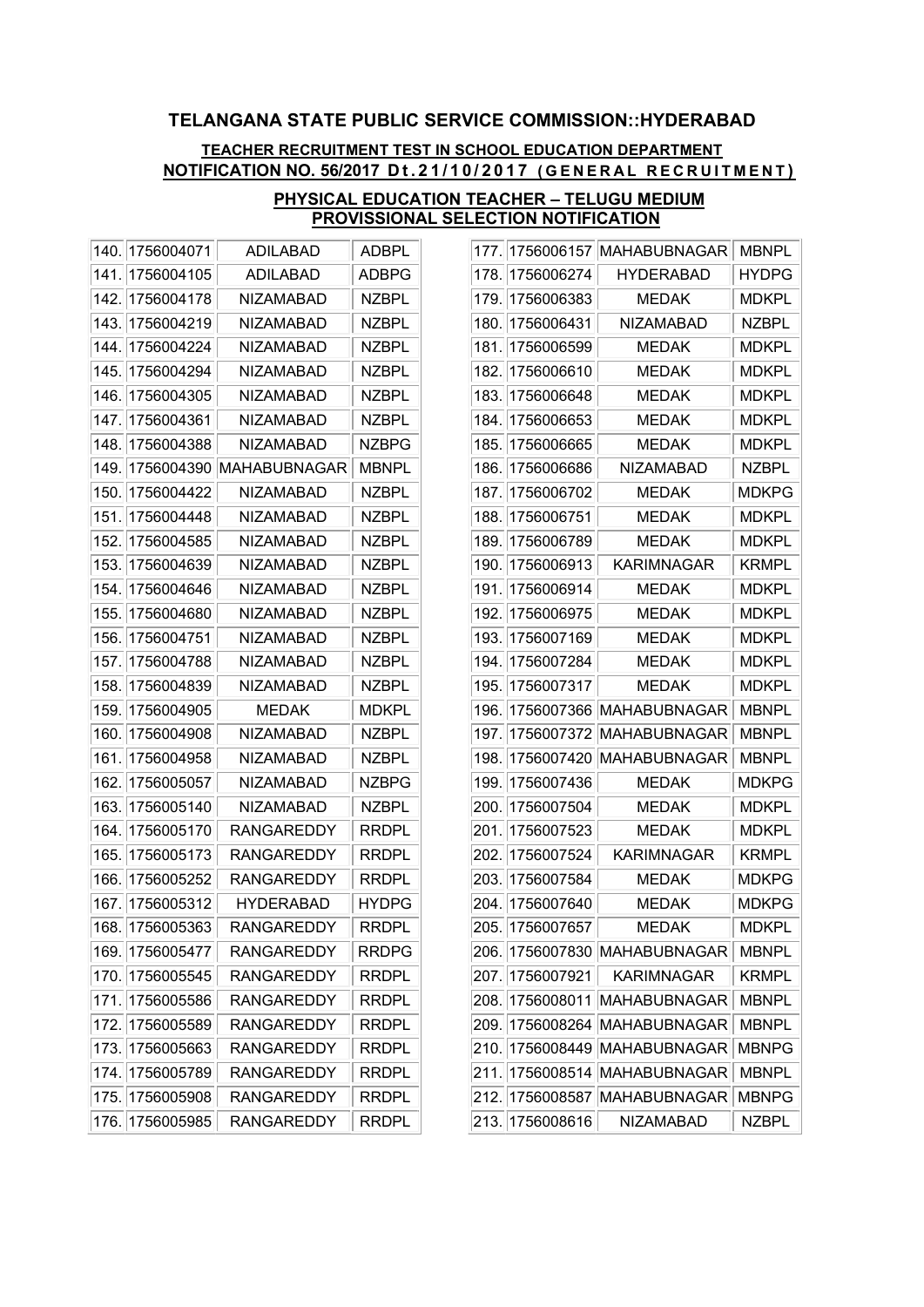### TEACHER RECRUITMENT TEST IN SCHOOL EDUCATION DEPARTMENT NOTIFICATION NO. 56/2017 Dt.21/10/2017 (GENERAL RECRUITMENT)

| 214. | 1756008627 | MAHABUBNAGAR        | MBNPL        |
|------|------------|---------------------|--------------|
| 215. | 1756008811 | MAHABUBNAGAR        | MBNPL        |
| 216. | 1756008829 | <b>MAHABUBNAGAR</b> | <b>MBNPG</b> |
| 217. | 1756008917 | <b>MAHABUBNAGAR</b> | <b>MBNPL</b> |
| 218. | 1756008923 | <b>MAHABUBNAGAR</b> | <b>MBNPL</b> |
| 219. | 1756008974 | <b>MAHABUBNAGAR</b> | <b>MBNPL</b> |
| 220. | 1756009010 | <b>MAHABUBNAGAR</b> | <b>MBNPL</b> |
| 221. | 1756009261 | <b>MAHABUBNAGAR</b> | <b>MBNPL</b> |
| 222. | 1756009419 | <b>MAHABUBNAGAR</b> | <b>MBNPL</b> |
| 223. | 1756009436 | <b>MAHABUBNAGAR</b> | <b>MBNPL</b> |
| 224. | 1756009464 | <b>MAHABUBNAGAR</b> | <b>MBNPG</b> |
| 225. | 1756009467 | RANGAREDDY          | RRDPL        |
| 226. | 1756009472 | MAHABUBNAGAR        | <b>MBNPL</b> |
| 227. | 1756009486 | <b>MAHABUBNAGAR</b> | <b>MBNPL</b> |
| 228. | 1756009620 | <b>MAHABUBNAGAR</b> | <b>MBNPL</b> |
| 229. | 1756009691 | <b>MAHABUBNAGAR</b> | <b>MBNPL</b> |
| 230. | 1756009712 | <b>MAHABUBNAGAR</b> | <b>MBNPL</b> |
| 231. | 1756009733 | <b>MAHABUBNAGAR</b> | <b>MBNPG</b> |
| 232. | 1756009756 | <b>MAHABUBNAGAR</b> | MBNPL        |
| 233. | 1756009821 | MAHABUBNAGAR        | <b>MBNPL</b> |
| 234. | 1756010017 | <b>MAHABUBNAGAR</b> | <b>MBNPL</b> |
| 235. | 1756010045 | MAHABUBNAGAR        | <b>MBNPL</b> |
| 236. | 1756010068 | <b>MAHABUBNAGAR</b> | <b>MBNPL</b> |
| 237. | 1756010071 | <b>MAHABUBNAGAR</b> | <b>MBNPL</b> |
| 238. | 1756010133 | MEDAK               | MDKPL        |
| 239. | 1756010159 | <b>MEDAK</b>        | <b>MDKPL</b> |
| 240. | 1756010197 | <b>MEDAK</b>        | <b>MDKPG</b> |
| 241. | 1756010228 | MEDAK               | <b>MDKPL</b> |
| 242. | 1756010255 | <b>MEDAK</b>        | <b>MDKPL</b> |
| 243. | 1756010294 | <b>KARIMNAGAR</b>   | <b>KRMPL</b> |
| 244. | 1756010307 | <b>MEDAK</b>        | <b>MDKPL</b> |
| 245. | 1756010323 | <b>MEDAK</b>        | <b>MDKPL</b> |
| 246. | 1756010419 | <b>MEDAK</b>        | <b>MDKPL</b> |
| 247. | 1756010461 | <b>MEDAK</b>        | <b>MDKPL</b> |
| 248. | 1756010531 | <b>KARIMNAGAR</b>   | <b>KRMPL</b> |
| 249. | 1756010542 | <b>KARIMNAGAR</b>   | <b>KRMPL</b> |
| 250. | 1756010555 | KARIMNAGAR          | <b>KRMPL</b> |

| 251. | 1756010719      | WARANGAL   | <b>WGLPL</b> |
|------|-----------------|------------|--------------|
| 252. | 1756010885      | KARIMNAGAR | <b>KRMPL</b> |
| 253. | 1756010979      | KARIMNAGAR | <b>KRMPL</b> |
| 254. | 1756010984      | ADILABAD   | <b>ADBPL</b> |
| 255. | 1756011008      | KARIMNAGAR | <b>KRMPL</b> |
| 256. | 1756011020      | KARIMNAGAR | <b>KRMPL</b> |
| 257. | 1756011031      | KARIMNAGAR | <b>KRMPL</b> |
| 258. | 1756011091      | KARIMNAGAR | <b>KRMPL</b> |
| 259. | 1756011096      | KARIMNAGAR | <b>KRMPL</b> |
| 260. | 1756011098      | KARIMNAGAR | <b>KRMPL</b> |
| 261. | 1756011469      | KARIMNAGAR | <b>KRMPL</b> |
| 262. | 1756011535      | KARIMNAGAR | <b>KRMPL</b> |
| 263. | 1756011540      | KARIMNAGAR | <b>KRMPL</b> |
| 264. | 1756011545      | KARIMNAGAR | <b>KRMPG</b> |
| 265. | 1756011555      | KARIMNAGAR | <b>KRMPL</b> |
| 266. | 1756011922      | KARIMNAGAR | <b>KRMPL</b> |
| 267. | 1756012347      | WARANGAL   | WGLPL        |
| 268. | 1756012369      | KARIMNAGAR | <b>KRMPG</b> |
| 269. | 1756012391      | WARANGAL   | WGLPG        |
| 270. | 1756012443      | WARANGAL   | WGLPL        |
| 271. | 1756012483      | WARANGAL   | WGLPL        |
| 272. | 1756012493      | WARANGAL   | WGLPG        |
| 273. | 1756012509      | WARANGAL   | WGLPG        |
| 274. | 1756012538      | WARANGAL   | WGLPG        |
| 275. | 1756012613      | WARANGAL   | WGLPL        |
| 276. | 1756012620      | WARANGAL   | <b>WGLPL</b> |
| 277. | 1756012661      | WARANGAL   | WGLPG        |
| 278. | 1756012698      | WARANGAL   | WGLPL        |
| 279  | 1756012734      | WARANGAL   | WGLPL        |
|      | 280. 1756012752 | WARANGAL   | <b>WGLPL</b> |
|      | 281. 1756012771 | WARANGAL   | <b>WGLPL</b> |
|      | 282. 1756012777 | WARANGAL   | WGLPG        |
|      | 283. 1756012857 | WARANGAL   | <b>WGLPL</b> |
| 284. | 1756012930      | WARANGAL   | <b>WGLPL</b> |
|      | 285. 1756012971 | WARANGAL   | WGLPL        |
| 286. | 1756012996      | WARANGAL   | <b>WGLPL</b> |
| 287. | 1756013008      | WARANGAL   | <b>WGLPG</b> |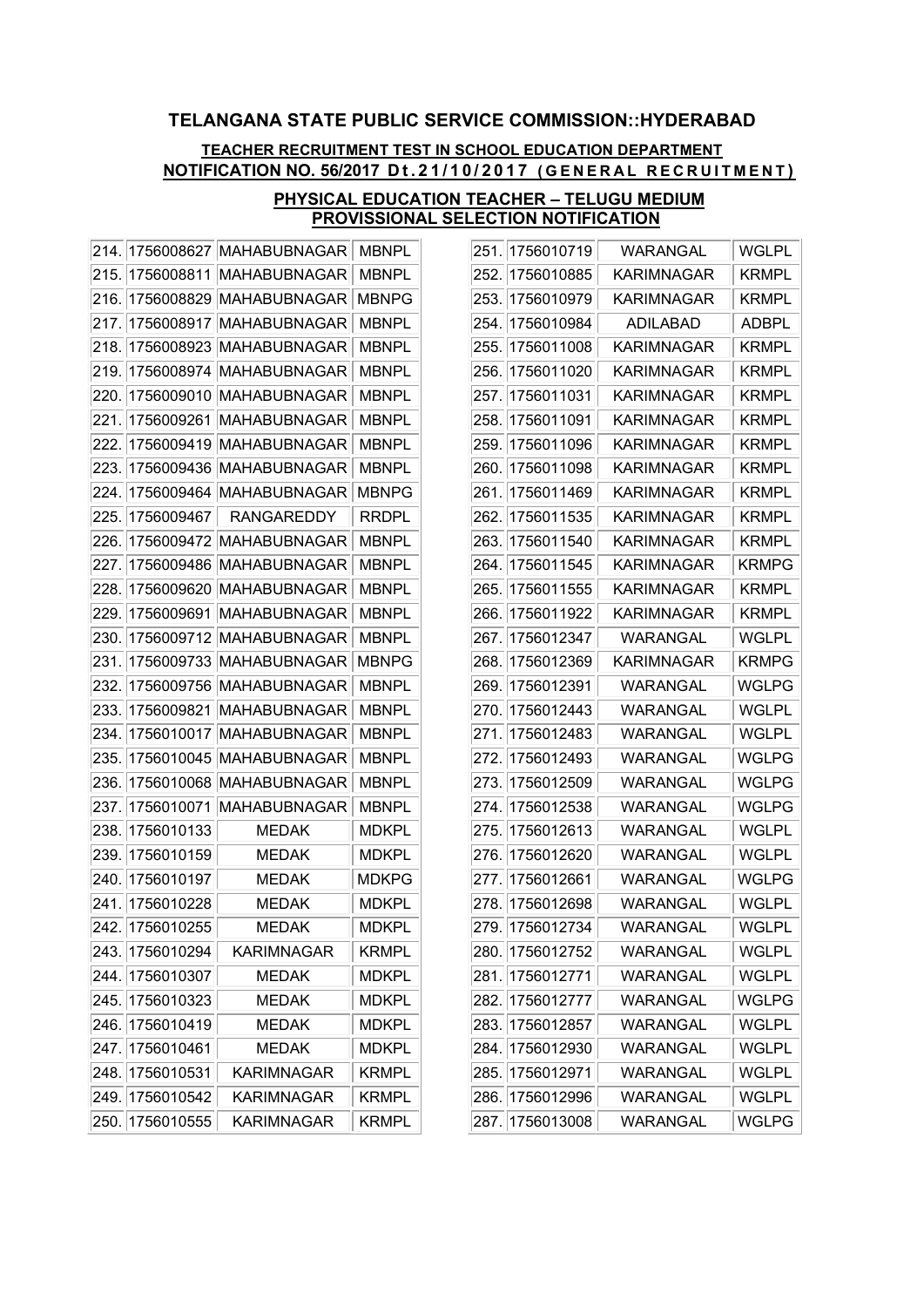### TEACHER RECRUITMENT TEST IN SCHOOL EDUCATION DEPARTMENT NOTIFICATION NO. 56/2017 Dt.21/10/2017 (GENERAL RECRUITMENT)

| 288. | 1756013095 | WARANGAL        | WGLPL        |
|------|------------|-----------------|--------------|
| 289. | 1756013109 | WARANGAL        | WGLPL        |
| 290. | 1756013166 | WARANGAL        | WGLPL        |
| 291. | 1756013196 | WARANGAL        | WGLPL        |
| 292. | 1756013240 | WARANGAL        | WGLPL        |
| 293. | 1756013257 | KARIMNAGAR      | <b>KRMPL</b> |
| 294. | 1756013258 | WARANGAL        | WGLPL        |
| 295. | 1756013268 | WARANGAL        | WGLPG        |
| 296. | 1756013290 | WARANGAL        | WGLPL        |
| 297. | 1756013311 | WARANGAL        | WGLPL        |
| 298. | 1756013373 | WARANGAL        | WGLPL        |
| 299. | 1756013466 | WARANGAL        | WGLPG        |
| 300. | 1756013498 | WARANGAL        | WGLPL        |
| 301. | 1756013638 | WARANGAL        | WGLPL        |
| 302. | 1756013732 | WARANGAL        | WGLPG        |
| 303. | 1756013761 | WARANGAL        | WGLPL        |
| 304. | 1756013762 | WARANGAL        | WGLPG        |
| 305. | 1756013784 | KHAMMAM         | KMMPL        |
| 306. | 1756013793 | WARANGAL        | WGLPL        |
| 307. | 1756014023 | <b>KHAMMAM</b>  | <b>KMMPG</b> |
| 308. | 1756014299 | KHAMMAM         | KMMPL        |
| 309. | 1756014349 | KHAMMAM         | KMMPL        |
| 310. | 1756014528 | <b>KHAMMAM</b>  | <b>KMMPL</b> |
| 311. | 1756014555 | <b>KHAMMAM</b>  | KMMPL        |
| 312. | 1756014564 | <b>KHAMMAM</b>  | KMMPL        |
| 313. | 1756014567 | KHAMMAM         | <b>KMMPL</b> |
| 314. | 1756014782 | WARANGAL        | WGLPL        |
| 315. | 1756014813 | KARIMNAGAR      | <b>KRMPL</b> |
| 316. | 1756014845 | NALGONDA        | <b>NLGPL</b> |
| 317. | 1756014859 | NALGONDA        | <b>NLGPL</b> |
| 318. | 1756014864 | <b>NALGONDA</b> | <b>NLGPL</b> |
| 319. | 1756014875 | NALGONDA        | <b>NLGPL</b> |
| 320. | 1756014906 | NALGONDA        | <b>NLGPL</b> |
| 321. | 1756014924 | NALGONDA        | NLGPG        |
| 322. | 1756014936 | NALGONDA        | NLGPG        |
| 323. | 1756014961 | NALGONDA        | <b>NLGPL</b> |
| 324. | 1756015021 | KARIMNAGAR      | <b>KRMPL</b> |

| 325. | 1756015033 | NALGONDA   | <b>NLGPG</b> |
|------|------------|------------|--------------|
| 326. | 1756015055 | NALGONDA   | <b>NLGPL</b> |
| 327. | 1756015067 | NALGONDA   | <b>NLGPL</b> |
| 328. | 1756015095 | NALGONDA   | <b>NLGPL</b> |
| 329. | 1756015129 | NALGONDA   | <b>NLGPG</b> |
| 330. | 1756015144 | WARANGAL   | WGLPL        |
| 331. | 1756015210 | NALGONDA   | NLGPG        |
| 332. | 1756015321 | NALGONDA   | <b>NLGPL</b> |
| 333. | 1756015328 | NALGONDA   | <b>NLGPL</b> |
| 334. | 1756015395 | NALGONDA   | <b>NLGPL</b> |
| 335. | 1756015426 | NALGONDA   | <b>NLGPL</b> |
| 336. | 1756015491 | NALGONDA   | <b>NLGPG</b> |
| 337. | 1756015509 | WARANGAL   | WGLPL        |
| 338. | 1756015515 | NALGONDA   | NLGPL        |
| 339. | 1756015568 | NALGONDA   | <b>NLGPL</b> |
| 340. | 1756015594 | NALGONDA   | <b>NLGPL</b> |
| 341. | 1756015614 | NALGONDA   | NLGPL        |
| 342. | 1756015640 | NALGONDA   | <b>NLGPL</b> |
| 343. | 1756015641 | NALGONDA   | <b>NLGPL</b> |
| 344. | 1756015663 | NALGONDA   | <b>NLGPL</b> |
| 345. | 1756015666 | NALGONDA   | NLGPG        |
| 346. | 1756015730 | NALGONDA   | <b>NLGPL</b> |
| 347. | 1756015769 | NALGONDA   | <b>NLGPL</b> |
| 348. | 1756015811 | NALGONDA   | <b>NLGPL</b> |
| 349. | 1756015837 | RANGAREDDY | <b>RRDPL</b> |
| 350. | 1756015850 | WARANGAL   | WGLPL        |
| 351. | 1756018018 | KARIMNAGAR | KRMPL        |